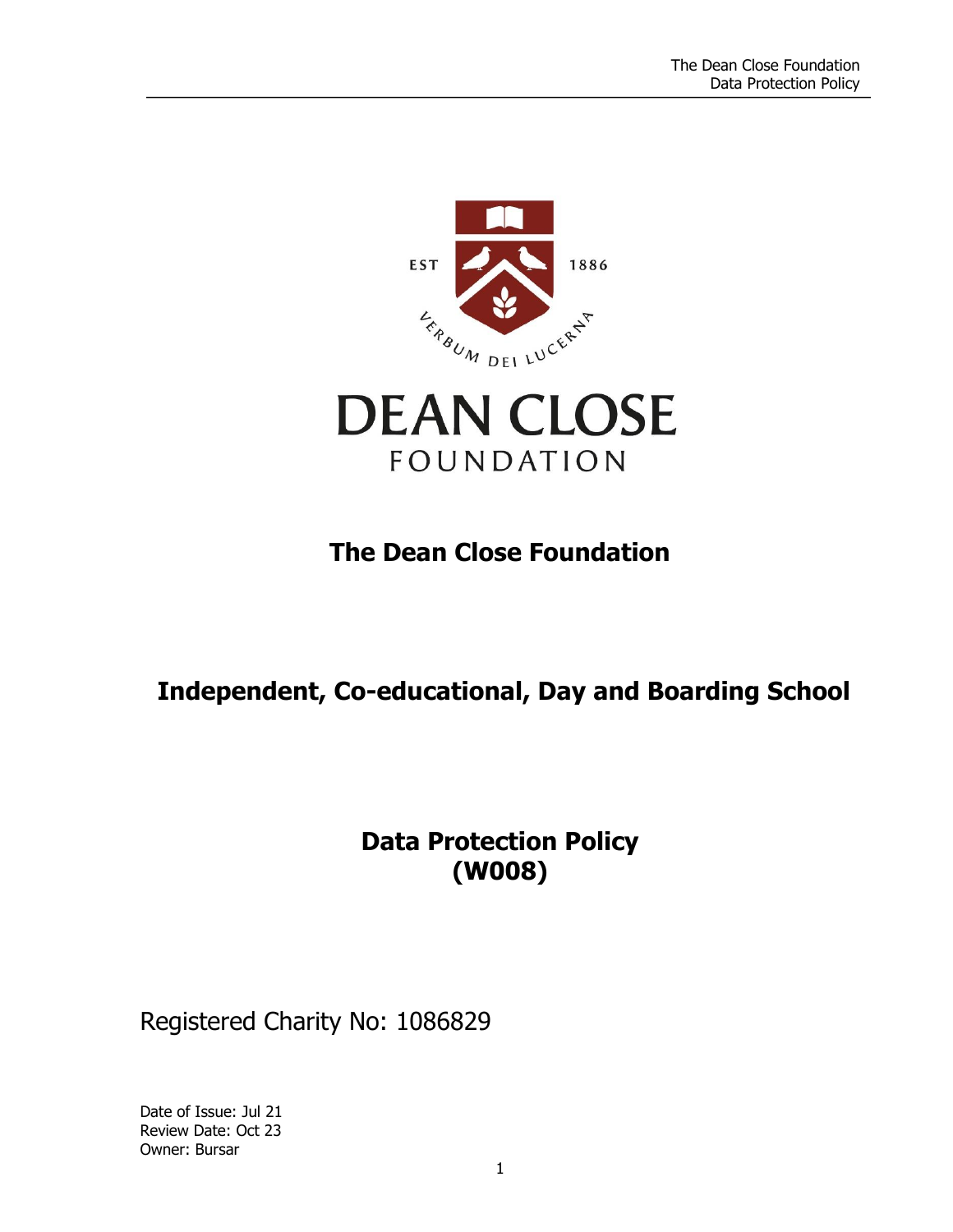# **THE DEAN CLOSE FOUNDATION**

# **DATA PROTECTION POLICY**

➢ This policy has been authorised by the Trustees of The Dean Close Foundation (the **"Charity"**) for all of its schools, (the "School").

 $\triangleright$  This policy will be reviewed periodically by the Bursar (or the Finance and General Purpose Committee) on behalf of the Board of Trustees.

➢ The School is registered under the Data Protection Act.

 $\triangleright$  It is useful to also read the separate Retention of Records Policy and the Foundation Privacy Notice.

## **About this policy**

- 1. Everyone has rights with regard to the way in which their personal data is handled. During the course of the Schools activities it collects, stores and processes personal data about staff, pupils, their parents, suppliers and other third parties, and it is recognised that the correct and lawful treatment of this data will maintain confidence in the organisation and will provide for successful business operations.
- 2. Those who are involved in the processing of personal data are obliged to comply with this policy when doing so. Any breach of this policy may result in disciplinary action.
- 3. This policy sets out the basis on which the School will process any personal data we collect from data subjects, or that is provided to us by data subjects or other sources. It does not form part of any employee's contract of employment and may be amended at any time.

#### **General Statement of the School's Duties**

4. The School is required to process relevant personal data regarding workers as part of its operation and shall take all reasonable steps to do so in accordance with this Policy.

#### **Enquiries to the Data Protection Controller**

5. The Data Controller is deemed to be The Dean Close Foundation. The Bursar is the person nominated to deal with Data Protection issues in the School and for the purposes of the Data Protection Act.

6. Information about the implementation of the School's Data Protection Policy is available from the Bursar. General information about the Data Protection Act can be obtained from the Information Commissioner's Office (0303 123 1113 or 01625 545 745, [www.ico.gov.uk](http://www.ico.gov.uk/) ).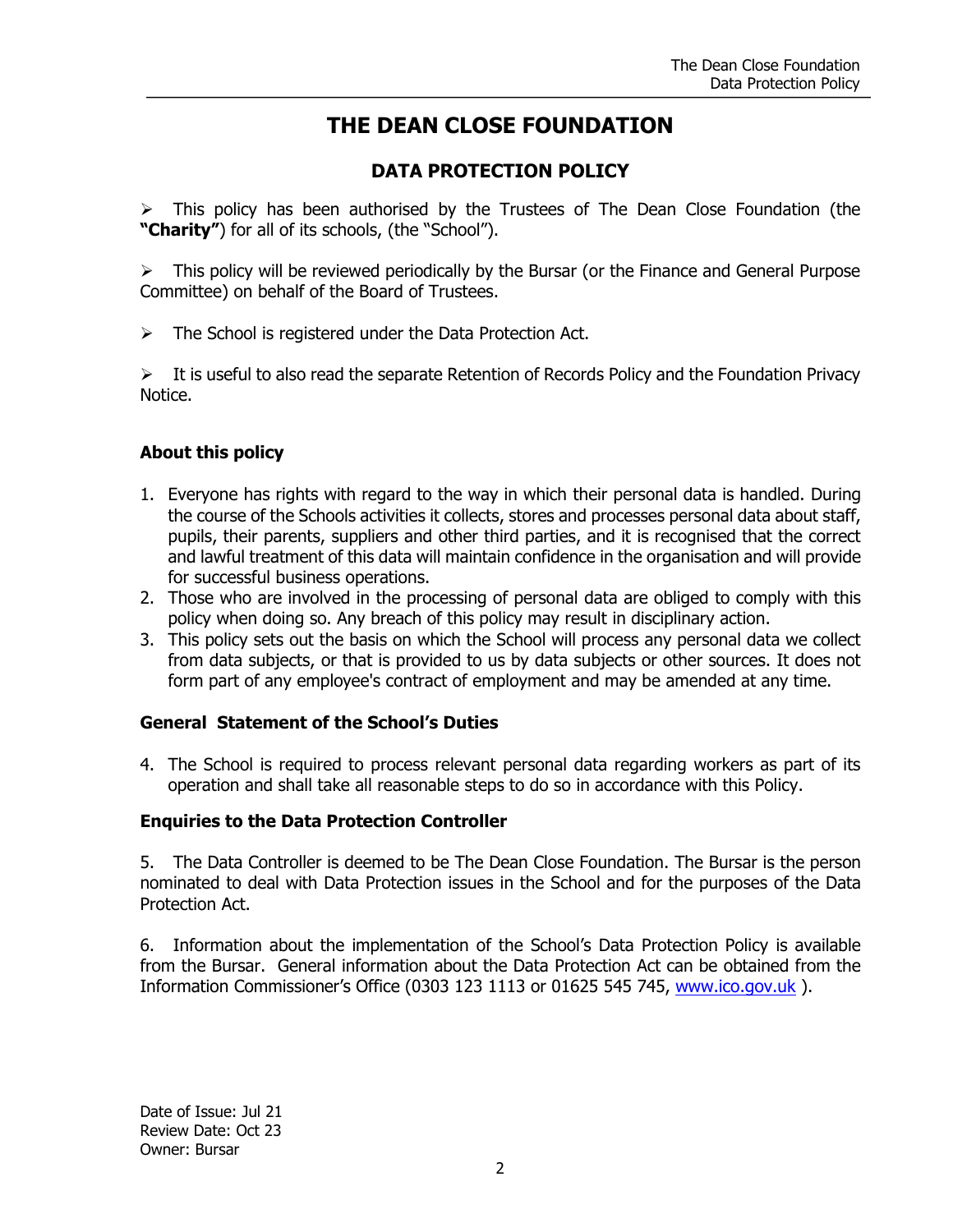#### **The Principles**

Anyone processing personal data must comply with the eight enforceable principles of good practice as enshrined within the EU General Data Protection Regulations enacted in the UK by the Data Protection Act 2018. These provide that personal data must be: -

- Fairly and lawfully processed
- Processed for a lawful purpose
- Adequate, relevant and not excessive
- Accurate and up to date
- Not kept for longer than necessary
- Processed in accordance with the data subject's rights
- Subject to technical and organisational controls to prevent unauthorised processing
- Not transferred to other countries without adequate protection

## **Personal Data**

Personal data covers information relating to identifiable individuals, known as Data Subjects, such as job applicants, current and former employees, agency, contract and other staff, pupils and their parents, suppliers and marketing and business contacts. It includes expressions of opinion about the individual, any indication of someone else's intentions towards the individual, information necessary for employment such as the worker's name and address and details for payment of salary.

## **Processing of Personal Data**

The Schools policy is to process personal data in accordance with the applicable data protection laws as set out above. All staff have a personal responsibility for the practical application of this policy.

Staff should generally not process personal data unless:

- The processing is otherwise in the Schools legitimate interests and does not unduly prejudice the individual's privacy;
- The individual whose details are being processed has consented to this, or
- The processing is necessary to perform the Schools legal obligations or exercise legal rights.

When gathering personal data or establishing new data protection activities, staff should ensure that individuals whose data is being processed receive appropriate data protection notices to inform them how the data will be used. There are limited exceptions to this notice requirement. In any case of uncertainty as to whether a notification should be given, staff should contact the Bursar.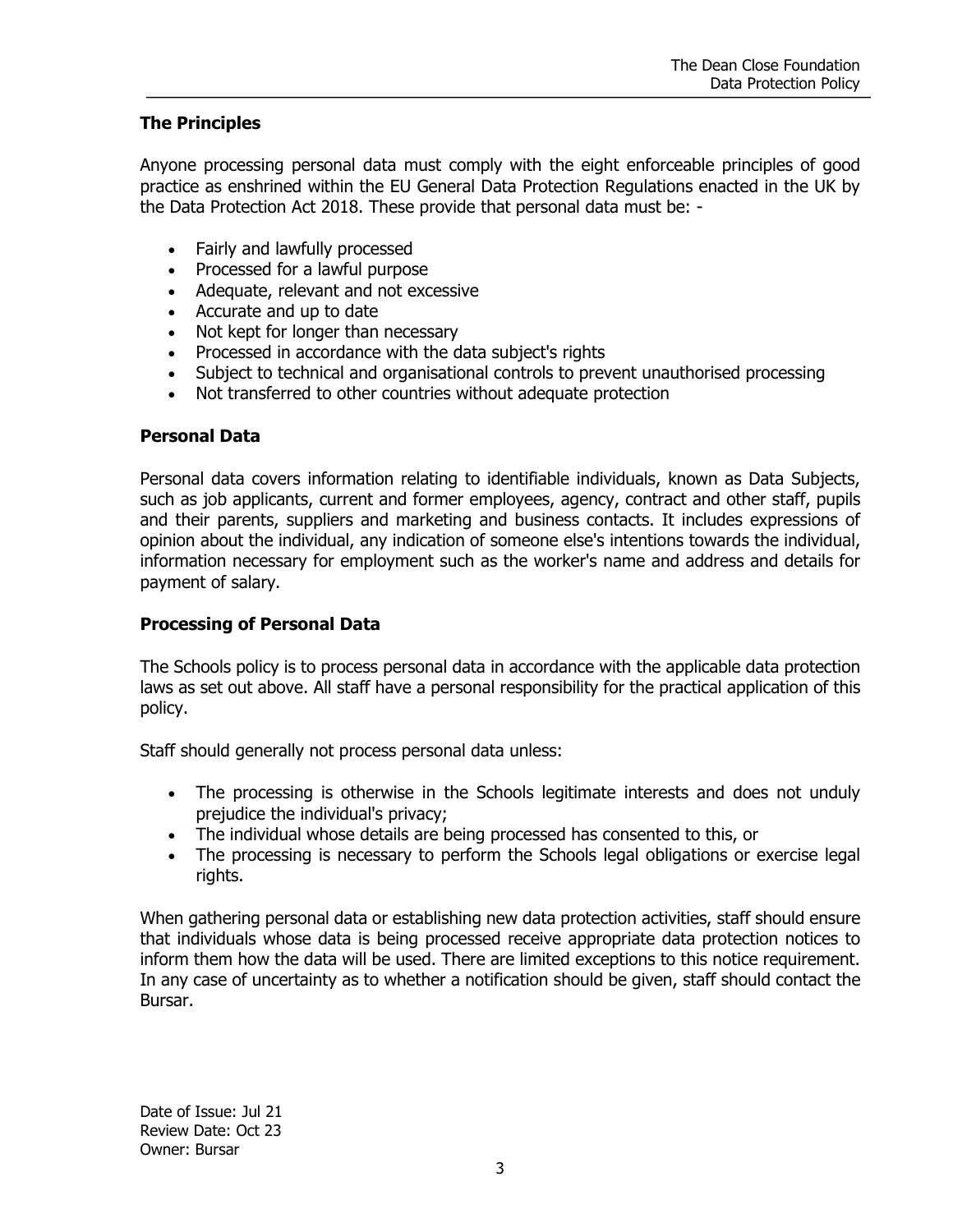#### **Sensitive Personal Data**

The School may, from time to time, be required to process sensitive personal data regarding a Data Subject. Where sensitive personal data is processed by the School, the explicit consent of the Data Subject will generally be required in writing. When the Data Subject is a pupil depending on the age of the pupil and the circumstances it may not be the Parent of Guardian who is seen as the Data Subject.

To be appropriate this consent should be informed, which means it needs to identify the relevant data, why it is being processed and to whom it will be disclosed and be given by positive assertion. This consent can be withdrawn at any time. Staff should contact the Bursar for more information on obtaining consent to process sensitive personal data.

#### **Processing of Credit Card Data**

The School complies with the requirements of the PCI Data Security Standard (PCI DSS). Staff who are required to process credit card data must ensure that they are aware of and comply with the most up to date PCI DSS requirements. If you are unsure in this regard please seek further guidance from the Bursar.

#### **Accuracy, adequacy, relevance and proportionality**

Staff should make sure data processed by them is accurate, adequate, relevant and proportionate for the purpose for which it was obtained. Personal data obtained for one purpose should not be used for unconnected purposes unless the individual has agreed to this or would otherwise reasonably expect the data to be used in this way.

Individuals may ask the School to correct personal data relating to them which they consider to be inaccurate. If a member of staff receives such a request and does not agree that the personal data held is inaccurate, they should nevertheless record the fact that it is disputed and inform the Bursar.

Staff must ensure that personal data held by the School relating to them is accurate and updated as required. If personal details or circumstances change, staff should inform the Bursar so the School's records can be updated.

#### **Rights of Individuals**

Data Subjects have the right of access to information held by the School, subject to the provisions of the Data Protection Act 1998 (as amended). Any Data Subject wishing to access their personal data should make their requests to the Bursar. The School will endeavour to respond to any such written requests as soon as is reasonably practicable and in any event, within one calendar month. The information will be imparted to the data subject as soon as is reasonably possible after it has come to the School's attention. It should be noted that there are certain restrictions on the information to which individuals are entitled under applicable law.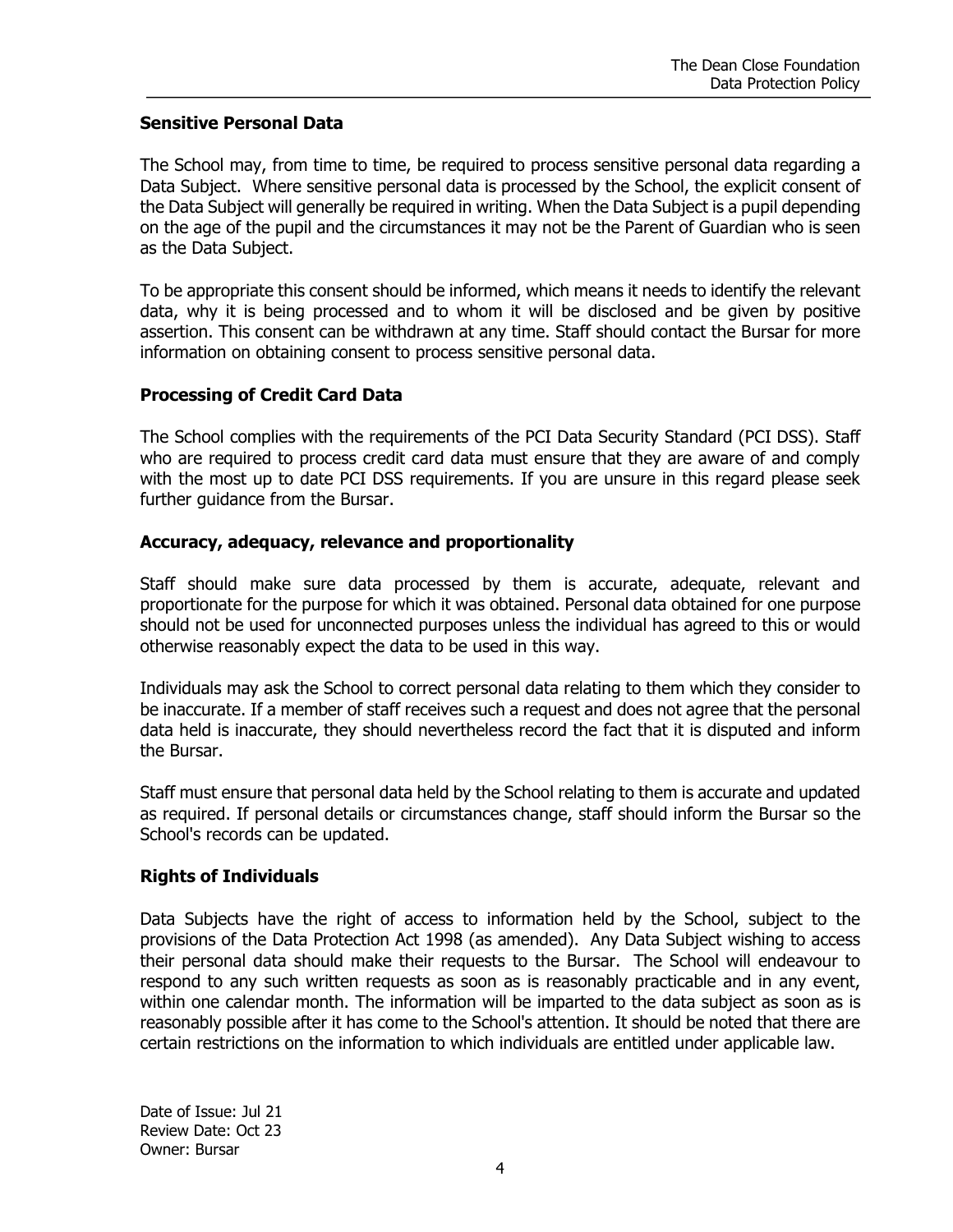Staff should not send direct marketing material to someone electronically (e.g. by email) unless there is an existing business relationship with them in relation to the services being marketed. Staff should abide by any request from an individual not to use their personal data for direct marketing purposes and should notify the Bursar about any such request. Staff should contact the Bursar for advice on direct marketing before starting any new direct marketing activity.

#### **Exemptions**

Certain data is exempted from the provisions of the Data Protection Act which includes the following:-

- The prevention or detection of crime;
- The assessment of any tax or duty;
- Where the processing is necessary to exercise a right or obligation conferred or imposed by law upon the School.

The above are examples only of some of the exemptions under the Act. Any further information on exemptions should be sought from the Bursar.

#### **Accuracy**

The School will endeavour to ensure that all personal data held in relation to data subjects is accurate and kept up to date. Data subjects must notify the Bursar of any changes to information held about them. A Data subject has the right to request that inaccurate information about them is erased.

#### **Timely Processing**

The School will not keep personal data longer than is necessary for the purpose or purposes for which they were collected and will take all reasonable steps to destroy, or erase from its systems, all data which is no longer required. The School will comply with the retention requests of the IICSA.

#### **Enforcement**

If a data subject believes that the School has not complied with this Policy or acted otherwise than in accordance with the Data Protection Act, the data subject should utilise the School grievance procedure and should also notify the Bursar.

#### **Data Security**

The School must ensure that appropriate security measures are taken against unlawful or unauthorised processing of personal data, and against the accidental loss of, or damage to, personal data. This is in relation to data belonging to both staff and pupils. As such, no member of staff is permitted to remove personal data from School premises, whether in paper or electronic form and wherever stored, without prior consent of the Warden, a Headmaster or the Bursar. Where a worker is permitted to take data offsite it will need to be encrypted.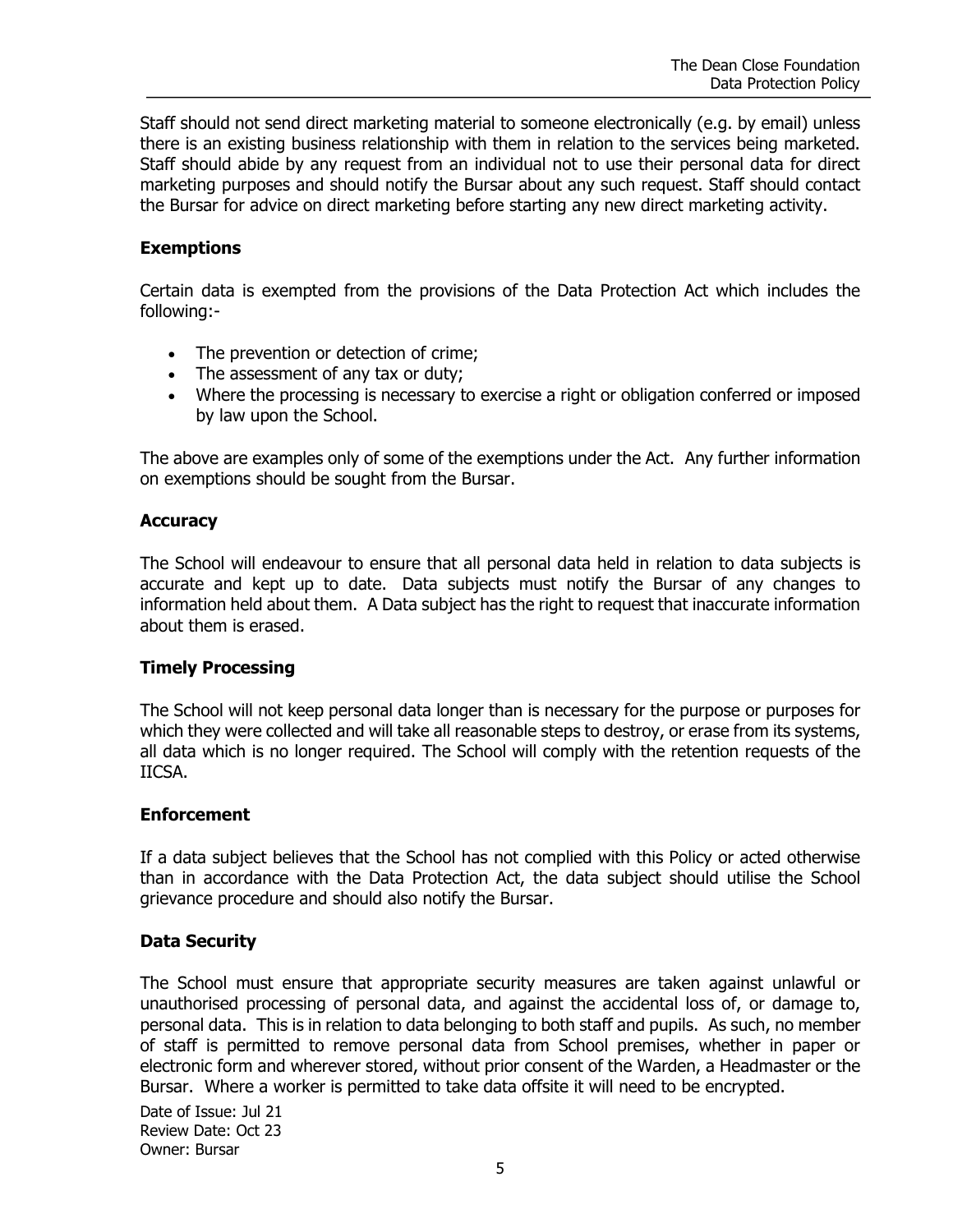#### **APPENDIX 1**

#### **REQUEST FOR ACCESS TO PERSONAL DATA**

|  | Enquirer's Postcode <b>contained</b> and <b>Enquirer's</b> Postcode |
|--|---------------------------------------------------------------------|
|  |                                                                     |

Telephone Number ………………………….…

Are you the person who is the subject of the records you are enquiring about (i.e. the "Data Subject")?

YES / NO

If NO:

Do you have parental responsibility for the child/children who is/are the "Data Subject(s)" of the records you are enquiring about?

YES / NO

If YES:

Names of child/children about whose personal data records you are enquiring:

…………………………………………………………………….. ……………………………………………………………………..

……………………………………………………………………..

……………………………………………………………………..

Description of Concern / Area of Concern: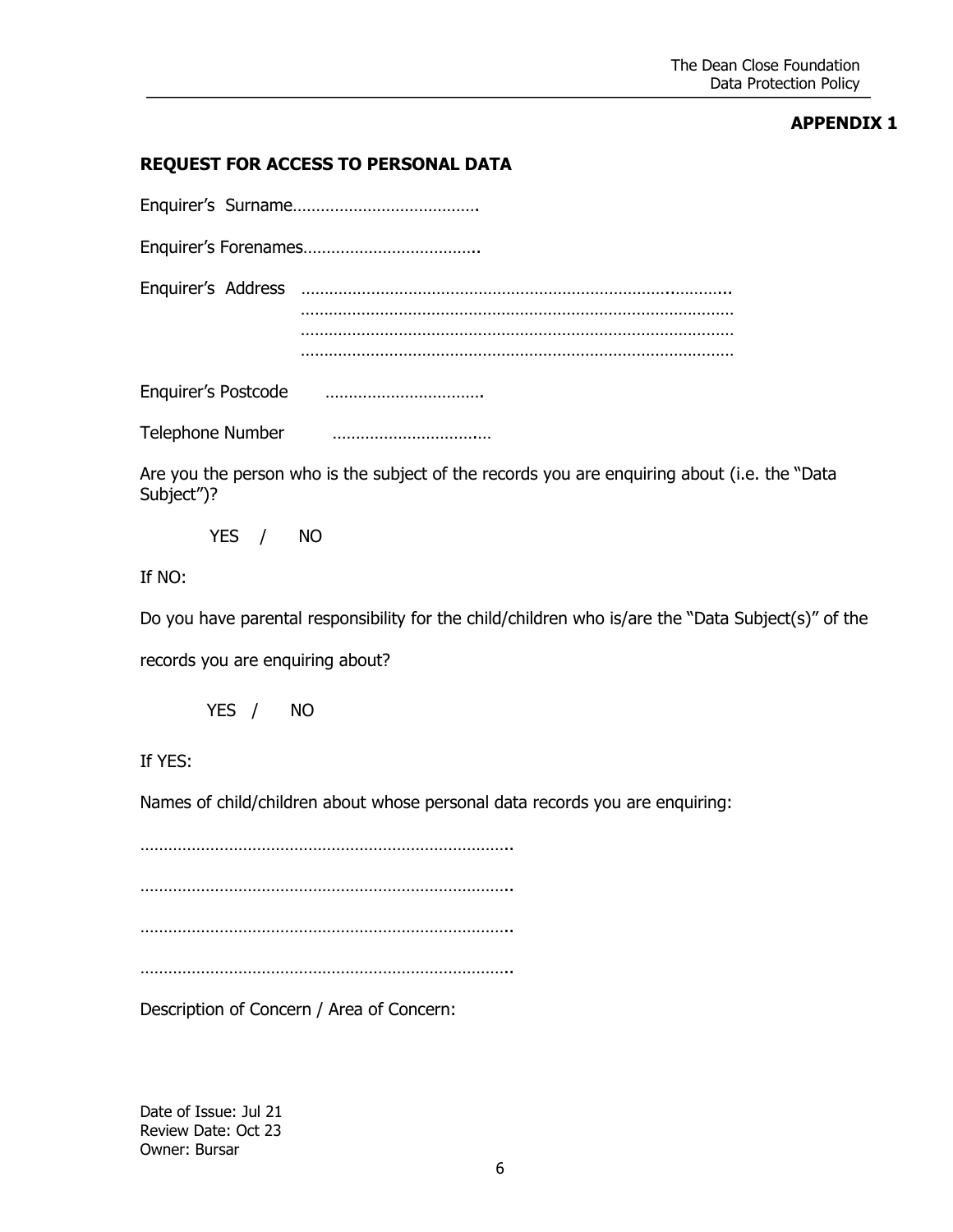Description of Information or Topic(s) Requested:

Additional Information:

## **DATA SUBJECT DECLARATION**

I request that the School search its records based on the information supplied under the right of access by the data subject within the General Data Protection Regulation and provide a description of the personal data found from the information described in the details outlined above relating to me (or my child/children) being processed by the School.

I agree that the reply period will be within one month of receipt of the request. This can be extended by a further two months if the request is complex or a number of requests have been made.

I consent to the reply being disclosed and sent to me at my address above.

Signature of "Data Subject" (or Subject's Parent)

………………………………………………………

Name of "Data Subject" (or Subject's Parent)

(PRINTED)………………………………………….

Dated ……………………………………….….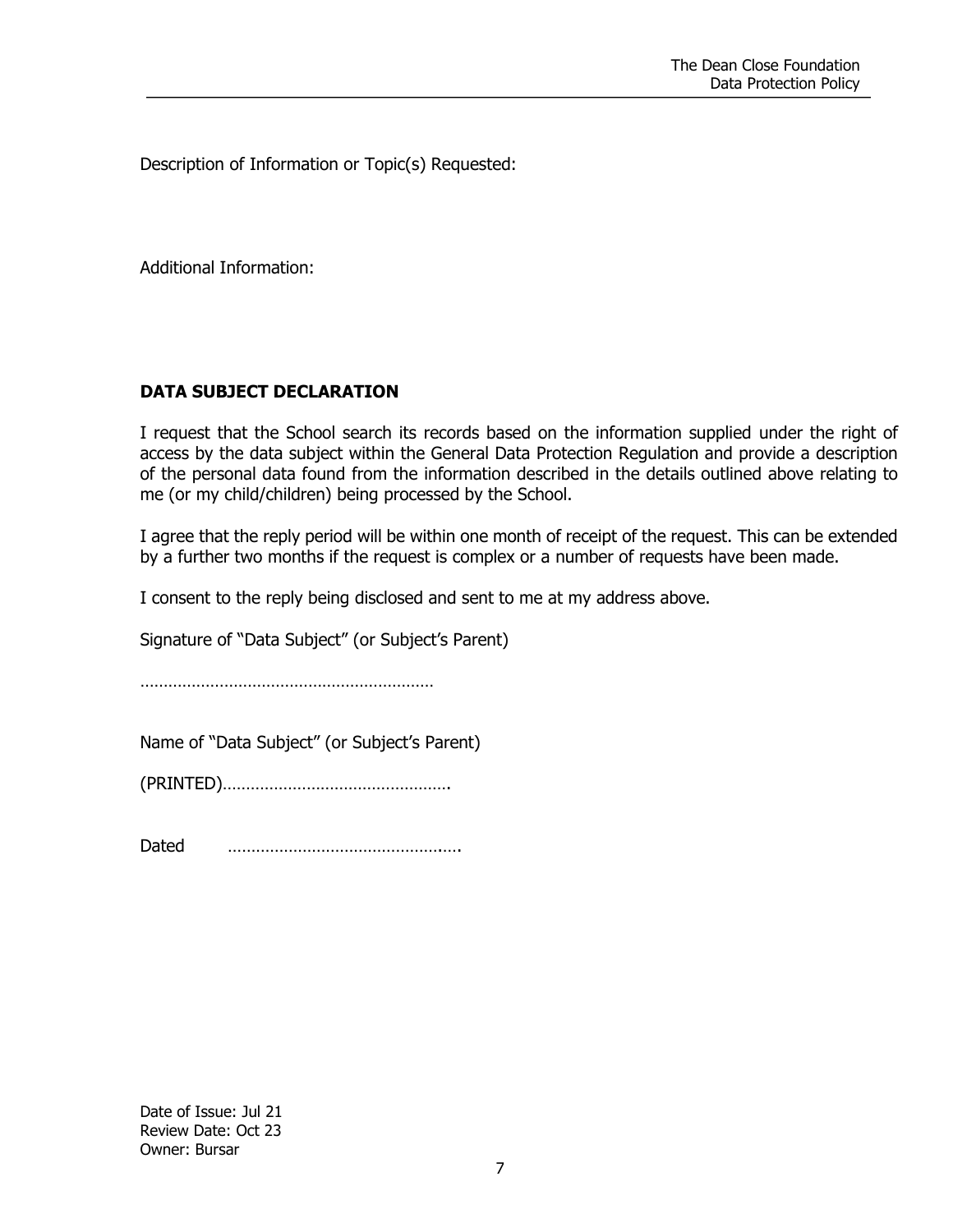#### **APPENDIX 2**

# The Dean Close Foundation

# **PRIVACY NOTICE**

For the purposes of Data Protection legislation the Data Controller is deemed to be The Dean Close Foundation (the Foundation) incorporating Dean Close Senior School, Dean Close Prep School, Dean Close Pre-prep School, Dean Close St Johns, Dean Close Airthrie School and Dean Close Nurseries.

The Foundation address:-

The Dean Close Foundation Shelburne Rd Cheltenham GL51 6HE Charity Number 1086829 Company Number 4193948

The Dean Close Foundation also includes Dean Close Services Limited which is covered by a separate Privacy Notice.

#### **WHAT THIS PRIVACY NOTICE IS FOR**

This policy is intended to provide information about how the Foundation will use (or "process") personal data about individuals including: its staff; its current, past and prospective pupils; and their parents, carers or guardians (referred to in this policy as "parents").

This information is provided because Data Protection Law gives individuals rights to understand how their data is used. Staff, parents and pupils are all encouraged to read this Privacy Notice and understand the Foundation's obligations to its entire community.

This **Privacy Notice** applies alongside any other information the Foundation may provide about a particular use of personal data, for example when collecting data via an online or paper form.

This **Privacy Notice also** applies in addition to the Foundation's other relevant terms and conditions and policies, including:

- any contract between the setting and its staff or the parents of pupils;
- the individual setting's Photography, Filming and Recording policy;
- the individual setting's Security, Access Control Workplace Safety and Lone working policy
- the individual setting's Retention of Records policy;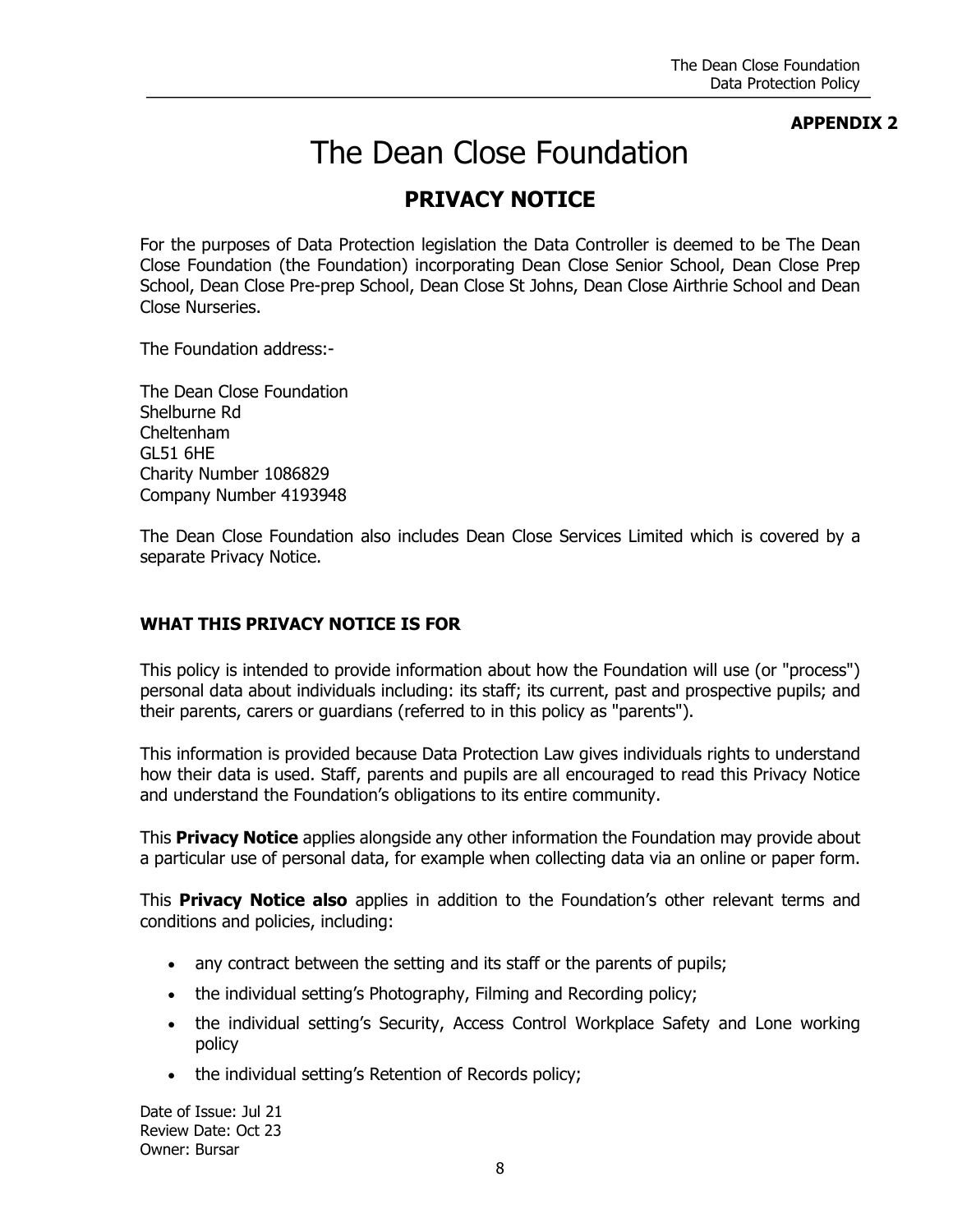- the individual setting's Recruitment, Selection and Disclosure policy
- the individual setting's Safeguarding, pastoral, or health and safety policies, including as to how concerns or incidents are recorded; and
- the individual setting's IT policies, including its Acceptable Use of IT policy and eSafety policy.

Anyone who works for, or acts on behalf of, the Foundation (including staff, volunteers, governors and service providers) should also be aware of and comply with the Foundation data protection policy, which also provides further information about how personal data about those individuals will be used.

#### **RESPONSIBILITY FOR DATA PROTECTION**

The Bursar or Operations Bursar will be able to deal with all your requests and enquiries concerning the Foundation's use of your personal data (see section on Your Rights below) and endeavour to ensure that all personal data is processed in compliance with this policy and Data Protection Law.

The Bursar and Operations Bursar can be contacted on the following telephone numbers 01242 258086 / 01242 267414 and email addresses [bursary@deanclose.org.uk](mailto:bursary@deanclose.org.uk) / spewence@deanclose.org.uk.

#### **WHY THE FOUNDATION NEEDS TO PROCESS PERSONAL DATA**

In order to carry out its ordinary duties to staff, pupils and parents, the Foundation needs to process a wide range of personal data about individuals (including current, past and prospective staff, pupils or parents) as part of its daily operation.

Some of this activity the Foundation will need to carry out in order to fulfil its legal rights, duties or obligations – including those under a contract with its staff, or parents of its pupils.

Other uses of personal data will be made in accordance with the Foundation's legitimate interests, or the legitimate interests of another, provided that these are not outweighed by the impact on individuals, and provided it does not involve special or sensitive types of data.

The Foundation expects that the following uses will fall within that category of its (or its community's) "**legitimate interests**":

- For the purposes of pupil selection (and to confirm the identity of prospective pupils and their parents) including to undertake recruitment from outside the EEA while complying with our obligations as a Tier 4 Sponsor;
- To provide childcare and education services, including musical education, physical training or spiritual development, career services, and extra-curricular activities to pupils, and monitoring pupils' progress and educational needs;
- Maintaining relationships with alumni and the Foundation community, including direct marketing or fundraising activity;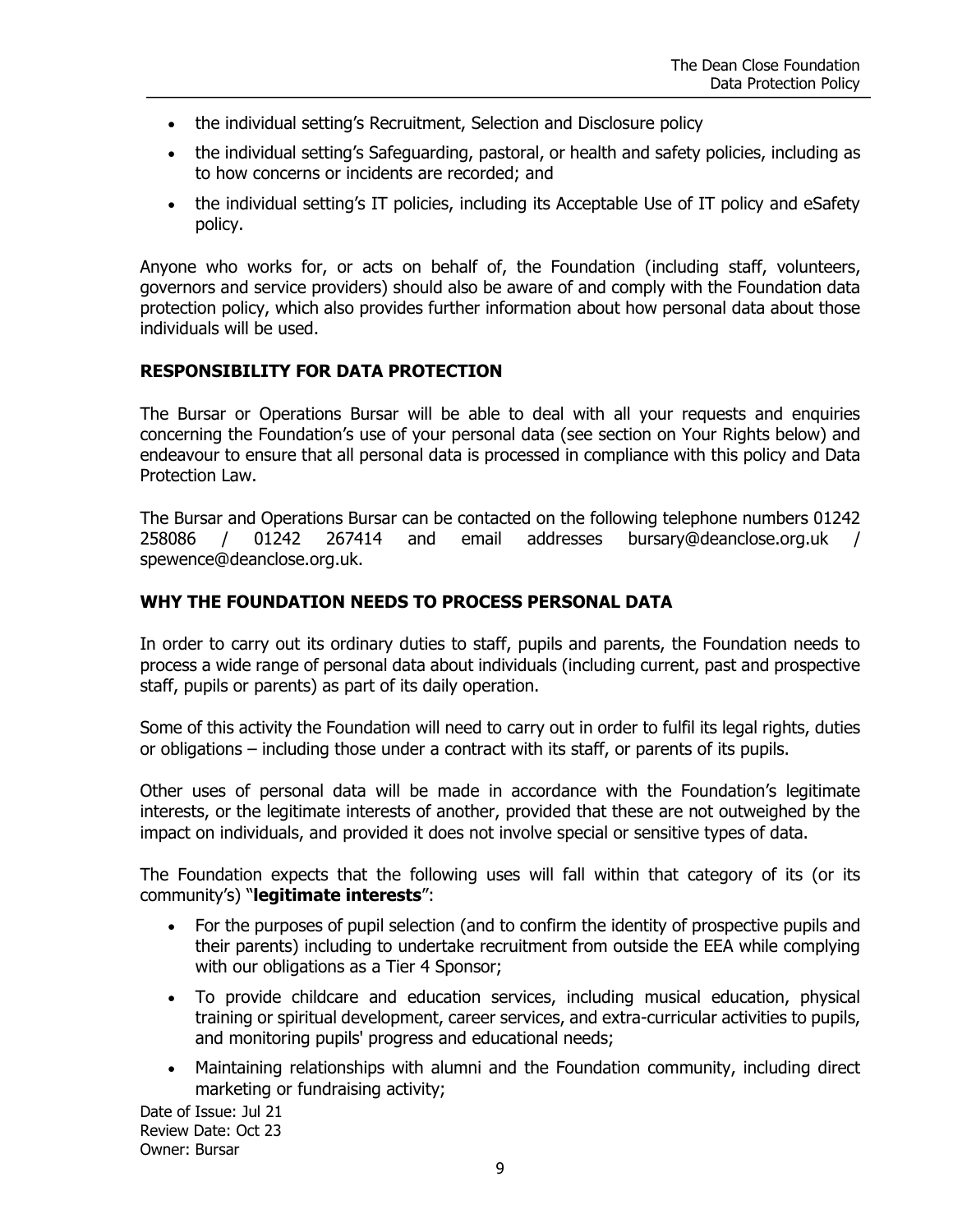- For the purposes of donor due diligence, and to confirm the identity of prospective donors and their background;
- For the purposes of management planning and forecasting, research and statistical analysis, including that imposed or provided for by law (such as tax, diversity or gender pay gap analysis);
- To enable relevant authorities to monitor the Foundation's, or individual settings, performance and to intervene or assist with incidents as appropriate;
- To give and receive information and references about past, current and prospective pupils, including relating to outstanding fees or payment history, to/from any educational institution that the pupil attended or where it is proposed they attend; and to provide references to potential employers of past pupils;
- To enable pupils to take part in national or other assessments, and to publish the results of public examinations or other achievements of pupils of the individual settings or the Foundation;
- To safeguard pupils' welfare and provide appropriate pastoral care;
- To monitor (as appropriate) use of the individual settings IT and communications systems in accordance with the Foundation's IT: acceptable use policy;
- To make use of photographic images of pupils in individual settings or Foundation publications, on the individual settings or Foundation website and (where appropriate) on the individual settings or Foundation social media channels in accordance with the Foundation's policy on taking, storing and using images of children;
- For security purposes, including CCTV in accordance with the settings CCTV policy;
- To investigate or cooperate with any school or nursery in the investigation of external complaints, disciplinary, grievance or other investigation process; and
- Where otherwise reasonably necessary for the individual settings or Foundation purposes, including to obtain appropriate professional advice and insurance.

In addition, the individual settings or Foundation will on occasion need to process special category personal data (concerning health, ethnicity, religion, biometrics or sexual life) or criminal records information (such as when carrying out DBS and other checks) in accordance with rights or duties imposed on it by law, including as regards safeguarding and employment, or from time to time by explicit consent where required. These reasons will include:

- To safeguard pupils' welfare and provide appropriate pastoral (and where necessary, medical) care, and to take appropriate action in the event of an emergency, incident or accident, including by disclosing details of an individual's medical condition or other relevant information where it is in the individual's interests to do so: for example for medical advice, for social protection, safeguarding, and cooperation with police or social services, for insurance purposes or to caterers or organisers of educational or recreational trips who need to be made aware of dietary or medical needs;
- To provide educational services in the context of any special educational needs of a pupil;
- To provide spiritual education in the context of any religious beliefs;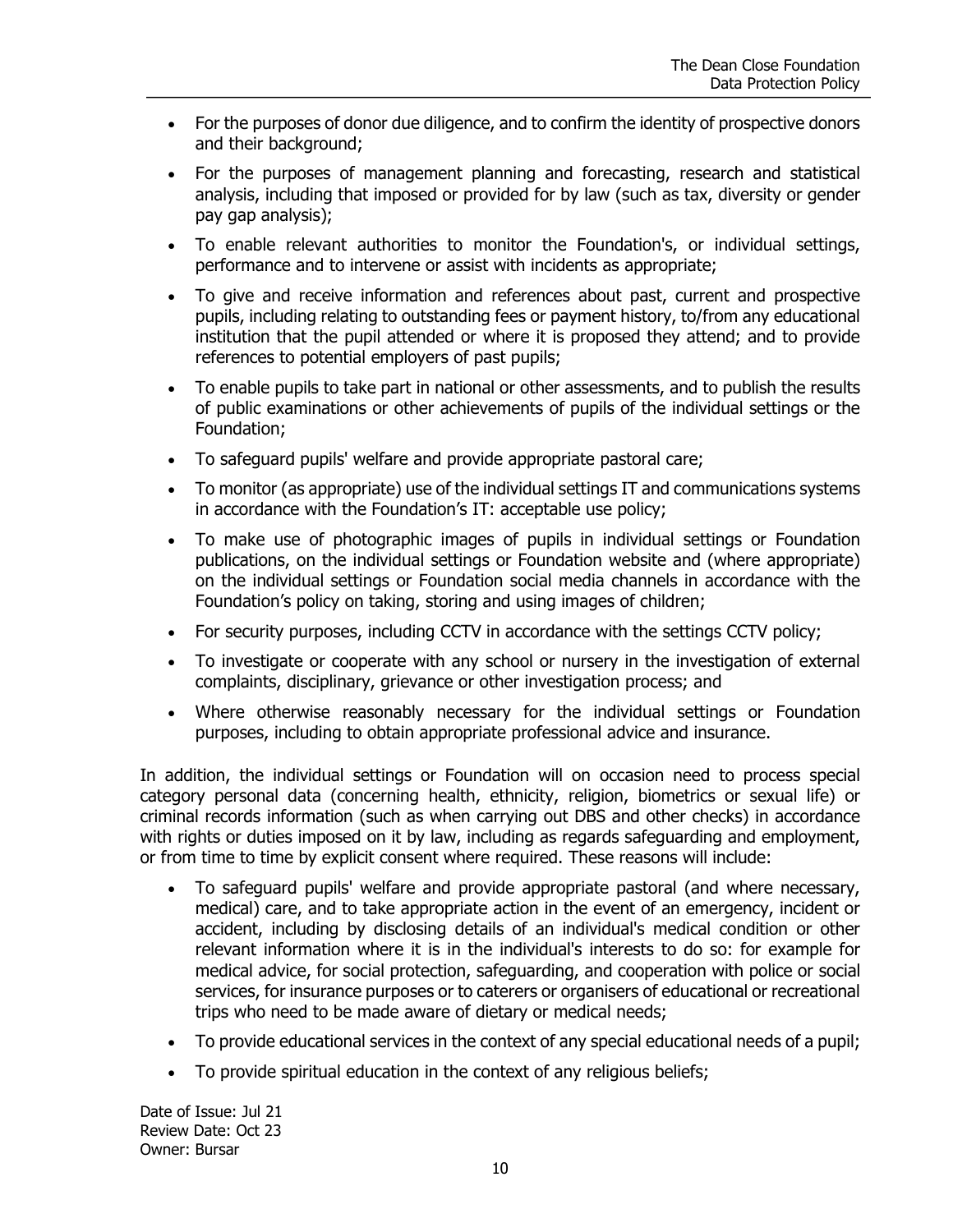- In connection with employment of its staff, for example DBS checks, welfare, union membership or pension plans;
- As part of any individual settings, Foundation or external complaints, disciplinary or investigation process that involves such data, for example if there are SEN, health or safeguarding elements; or
- For legal and regulatory purposes (for example child protection, diversity monitoring and health and safety) and to comply with its legal obligations and duties of care.

#### **TYPES OF PERSONAL DATA PROCESSED BY THE FOUNDATION**

This will include by way of example:

- names, addresses, telephone numbers, e-mail addresses and other contact details;
- car details (about those who use our car parking facilities);
- bank details and other financial information, e.g. about parents who pay fees to the school;
- past, present and prospective pupils' academic, disciplinary, admissions and attendance records (including information about any special needs), and examination scripts and marks;
- personnel files, including in connection with academics, employment or safeguarding;
- where appropriate, information about individuals' health and welfare, and contact details for their next of kin;
- references given or received by the individual settings or Foundation about pupils, and relevant information provided by previous educational establishments and/or other professionals or organisations working with pupils;
- correspondence with and concerning staff, pupils and parents past and present; and
- images of pupils (and occasionally other individuals) engaging in school/nursery activities, and images captured by the school's CCTV system (in accordance with the Foundation's policy on Photography, Filming and Recording);

#### **HOW THE SCHOOL COLLECTS DATA**

Generally, the individual settings or Foundation receive personal data from the individual directly (including, in the case of pupils, from their parents). This may be via a form, or simply in the ordinary course of interaction or communication (such as email or written assessments).

However in some cases personal data will be supplied by third parties (for example another school/nursery, or other professionals or authorities working with that individual)

#### **WHO HAS ACCESS TO PERSONAL DATA AND WHO THE FOUNDATION SHARES IT WITH**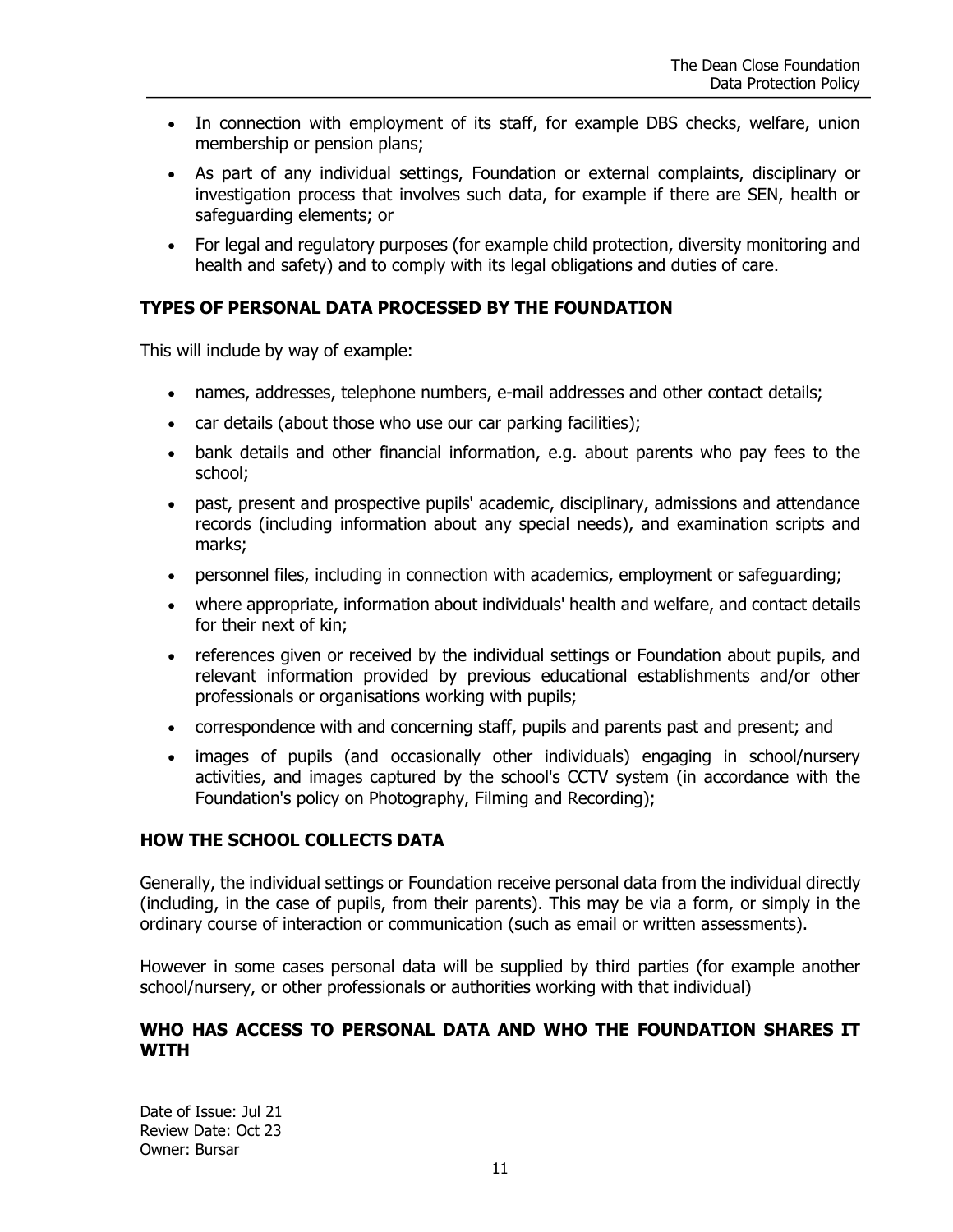Occasionally, the individual settings or Foundation will need to share personal information relating to its community with third parties, such as:

- professional advisers (e.g. lawyers, insurers, PR advisers and accountants);
- government authorities (e.g. HMRC, DfE, police or the local authority); and
- appropriate regulatory bodies

For the most part, personal data collected by the **individual settings or Foundation** will remain within the Foundation, and will be processed by appropriate individuals only in accordance with access protocols (i.e. on a 'need to know' basis). Particularly strict rules of access apply in the context of:

- medical records held and accessed only by the school doctor and appropriate medical staff under his/her supervision, or otherwise in accordance with express consent; and
- pastoral or safeguarding files.

However, a certain amount of any SEN pupil's relevant information will need to be provided to staff more widely in the context of providing the necessary care and education that the pupil requires.

In addition individual settings will provide pupil information to the next natural education provider in the Foundation, ie Dean Close Pre-Prep will share the data of a pupil approaching leaving age with the Dean Close Prep School and so on.

Staff, pupils and parents are reminded that the individual settings and Foundation are under duties imposed by law and statutory guidance (including Keeping Children Safe in Education) to record or report incidents and concerns that arise or are reported to it, in some cases regardless of whether they are proven, if they meet a certain threshold of seriousness in their nature or regularity. This is likely to include file notes on personnel or safeguarding files, and in some cases referrals to relevant authorities such as the LADO or police. For further information about this, please view the Foundation's Safeguarding Policy.

Finally, in accordance with Data Protection Law, some of the individual settings or Foundation processing activity is carried out on its behalf by third parties, such as IT systems, web developers or cloud storage providers. This is always subject to contractual assurances that personal data will be kept securely and only in accordance with the individual settings or Foundation specific directions.

#### **HOW LONG WE KEEP PERSONAL DATA**

Date of Issue: Jul 21 Review Date: Oct 23 Owner: Bursar The Foundation will retain personal data securely and only in line with how long it is necessary to keep for a legitimate and lawful reason. Typically, the legal recommendation for how long to keep ordinary staff and pupil personnel files is up to 7 years following departure from the individual **settings**. However, incident reports and safeguarding files will need to be kept much longer, in accordance with specific legal requirements. Certain personal data contained within individual setting's registers or publications, for example labelled photographs, production or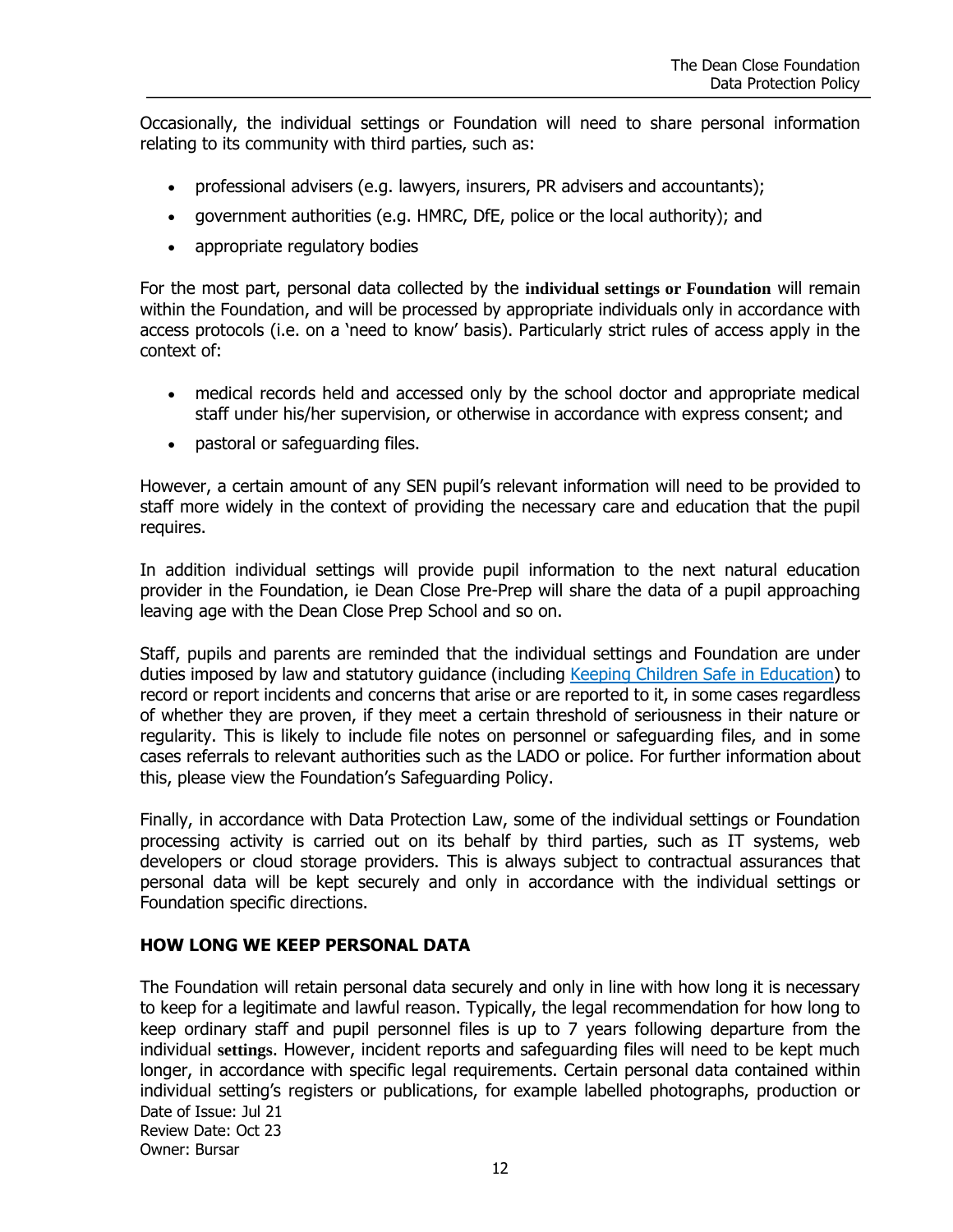music programmes, or individual work may be retained within the Archives for historical purposes.

The Foundations Retention of Records Policy; in line with the ongoing Independent **Inquiry** into Child **Sexual Abuse** (IICSA), led by Prof. Alexis Jay, the Dean Close Foundation have amended the Retention of Records Policy to reflect the instruction to retain until further notice, all pupil and staff documentation.

If you have any specific queries about how our retention policy is applied, or wish to request that personal data that you no longer believe to be relevant is considered for erasure, please contact the Bursar. However, please bear in mind that the Foundation will often have lawful and necessary reasons to hold on to some personal data even following such request. A limited and reasonable amount of information will be kept for archiving purposes, for example; and even where you have requested we no longer keep in touch with you, we will need to keep a record of the fact in order to fulfil your wishes (called a "suppression record").

## **KEEPING IN TOUCH AND SUPPORTING THE FOUNDATION**

The individual settings or Foundation will use the contact details of parents, alumni and other members of the community to keep them updated about the activities of the Foundation, or alumni and parent events of interest, including by sending updates and newsletters, by email and by post. Unless the relevant individual objects, the Foundation will also:

- Share personal data about parents and/or alumni, as appropriate, with organisations set up to help establish and maintain relationships with the Foundation community, such as the Old Decanians and the Old Johnians.
- Contact parents and/or alumni by post and email in order to promote and raise funds for the individual settings or Foundation;
- Should you wish to limit or object to any such use, or would like further information about them, please contact the Bursar in writing. You always have the right to withdraw consent, where given, or otherwise object to direct marketing or fundraising. However, the Foundation is nonetheless likely to retain some of your details (not least to ensure that no more communications are sent to that particular address, email or telephone number).

#### **YOUR RIGHTS**

• Rights of access, etc.

Individuals have various rights under Data Protection Law to access and understand personal data about them held by the individual settings or Foundation, and in some cases ask for it to be erased or amended or have it transferred to others, or for the individual settings or Foundation to stop processing it – but subject to certain exemptions and limitations.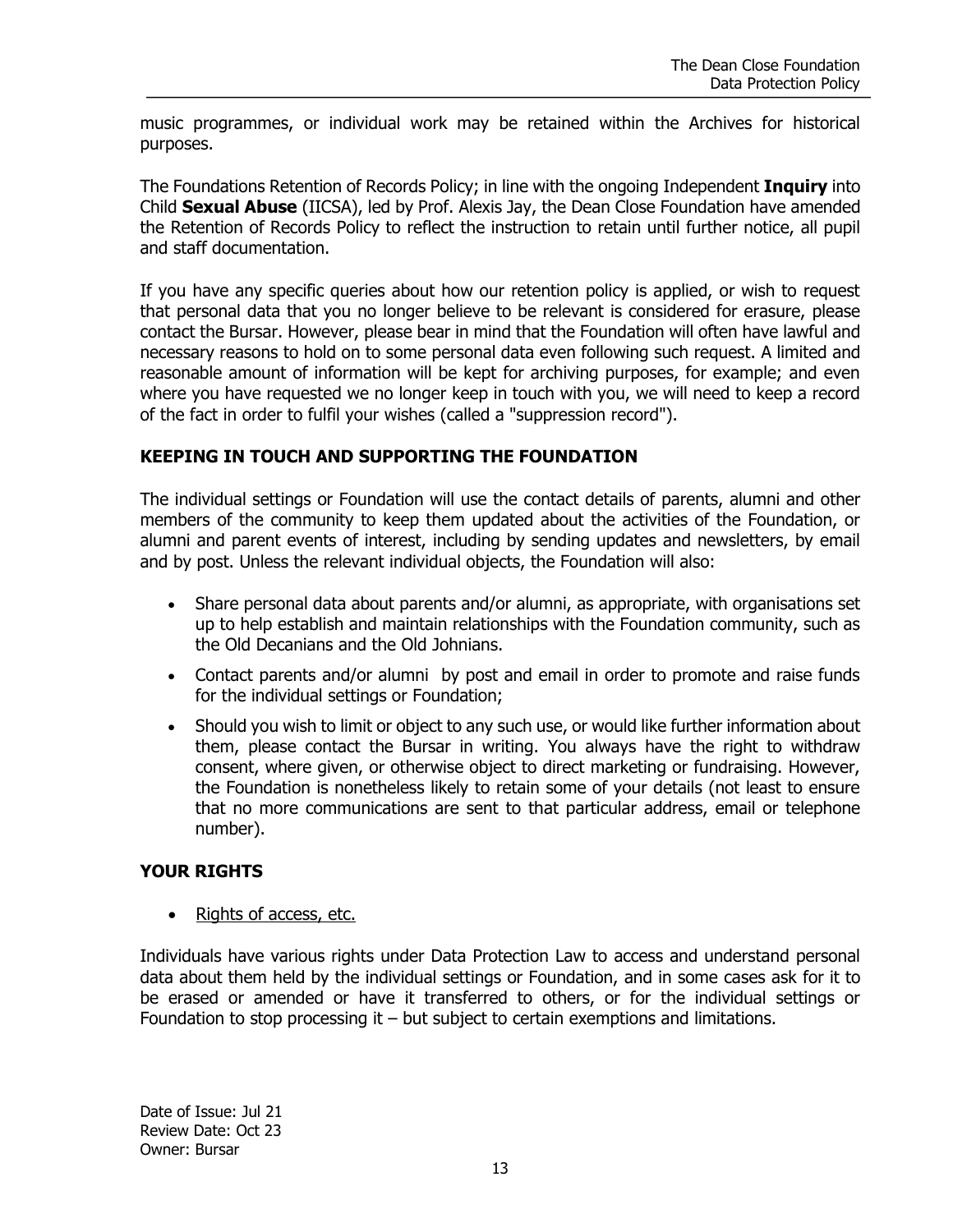Any individual wishing to access or amend their personal data, or wishing it to be transferred to another person or organisation, or who has some other objection to how their personal data is used, should put their request in writing to the Bursar.

The Foundation will endeavour to respond to any such written requests as soon as is reasonably practicable and in any event within statutory time-limits (which is one month in the case of requests for access to information).

The Foundation will be better able to respond quickly to smaller, targeted requests for information. If the request for information is manifestly excessive or similar to previous requests, the Foundation may ask you to reconsider, or require a proportionate fee (but only where Data Protection Law allows it).

• Requests that cannot be fulfilled

You should be aware that the right of access is limited to your own personal data, and certain data is exempt from the right of access. This will include information which identifies other individuals (and parents need to be aware this may include their own children, in certain limited situations – please see further below), or information which is subject to legal privilege (for example legal advice given to or sought by the individual school's or Foundation, or documents prepared in connection with a legal action).

The Foundation is also not required to disclose any pupil examination scripts (or other information consisting solely of pupil test answers), provide examination or other test marks ahead of any ordinary publication, nor share any confidential reference given by the individual settings or Foundation itself for the purposes of the education, training or employment of any individual.

You may have heard of the "right to be forgotten". However, we will sometimes have compelling reasons to refuse specific requests to amend, delete or stop processing your (or your child's) personal data: for example, a legal requirement, or where it falls within a legitimate interest identified in this Privacy Notice. All such requests will be considered on their own merits.

• Pupil requests

Pupils can make subject access requests for their own personal data, provided that, in the reasonable opinion of the Foundation, they have sufficient maturity to understand the request they are making (see section **Whose Rights**? below). A pupil of any age may ask a parent or other representative to make a subject access request on his/her behalf.

Indeed, while a person with parental responsibility will generally be entitled to make a subject access request on behalf of younger pupils, the law still considers the information in question to be the child's: for older pupils, the parent making the request may need to evidence their child's authority for the specific request.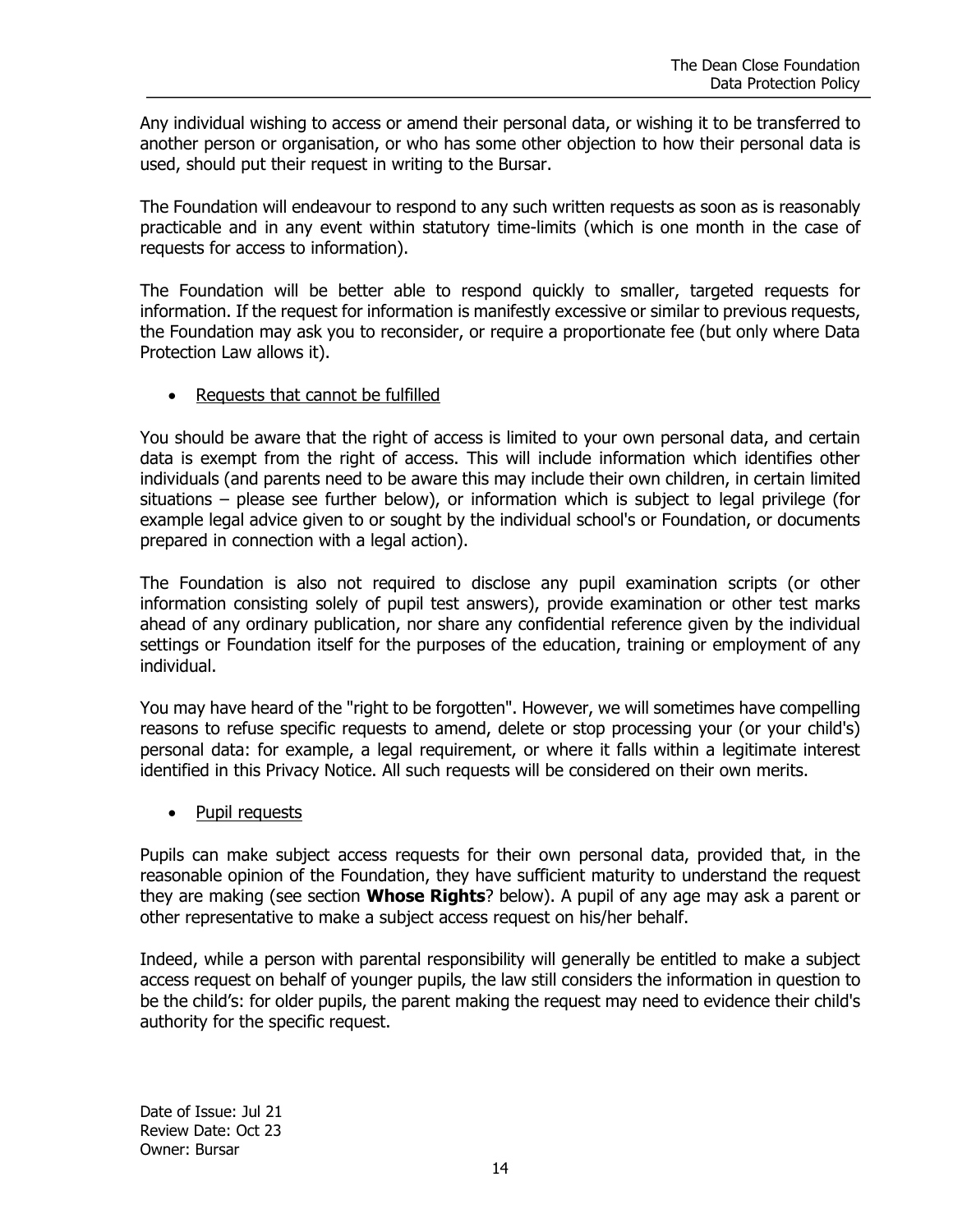Pupils aged 13 or above are generally assumed to have this level of maturity, although this will depend on both the child and the personal data requested, including any relevant circumstances at home.

## Parental requests, etc.

It should be clearly understood that the rules on subject access are not the sole basis on which information requests are handled. Parents may not have a statutory right to information, but they and others will often have a legitimate interest or expectation in receiving certain information about pupils without their consent. The Foundation may consider there are lawful grounds for sharing with or without reference to that pupil.

All information requests from, on behalf of, or concerning pupils – whether made under subject access or simply as an incidental request – will therefore be considered on a case by case basis.

• Consent

In the very specific circumstances where the Foundation is relying on consent as a means to process personal data, any person may withdraw this consent at any time (subject to similar age considerations as above).

Please be aware however that the Foundation may not be relying on consent but have another lawful reason to process the personal data in question even without your consent.

Indeed as previous mentioned the vast majority of the Foundation's processing activity is undertaken using legitimate interest as the legal basis.

Whose rights?

The rights under Data Protection Law belong to the individual to whom the data relates. However, the individual settings or Foundation will often rely on parental authority or notice for the necessary ways it processes personal data relating to pupils – for example, under the parent contract, or via a form. Parents and pupils should be aware that this is not necessarily the same as the school relying on strict consent (see section on Consent above).

Where consent is required, it may in some cases be necessary or appropriate – given the nature of the processing in question, and the pupil's age and understanding – to seek the pupil's consent. Parents should be aware that in such situations they may not be consulted, depending on the interests of the child, the parents' rights at law or under their contract, and all the circumstances.

In general, the Foundation will assume that pupils' consent is not required for ordinary disclosure of their personal data to their parents, e.g. for the purposes of keeping parents informed about the pupil's activities, progress and behaviour, and in the interests of the pupil's welfare. That is unless, in the Foundation's opinion, there is a good reason to do otherwise.